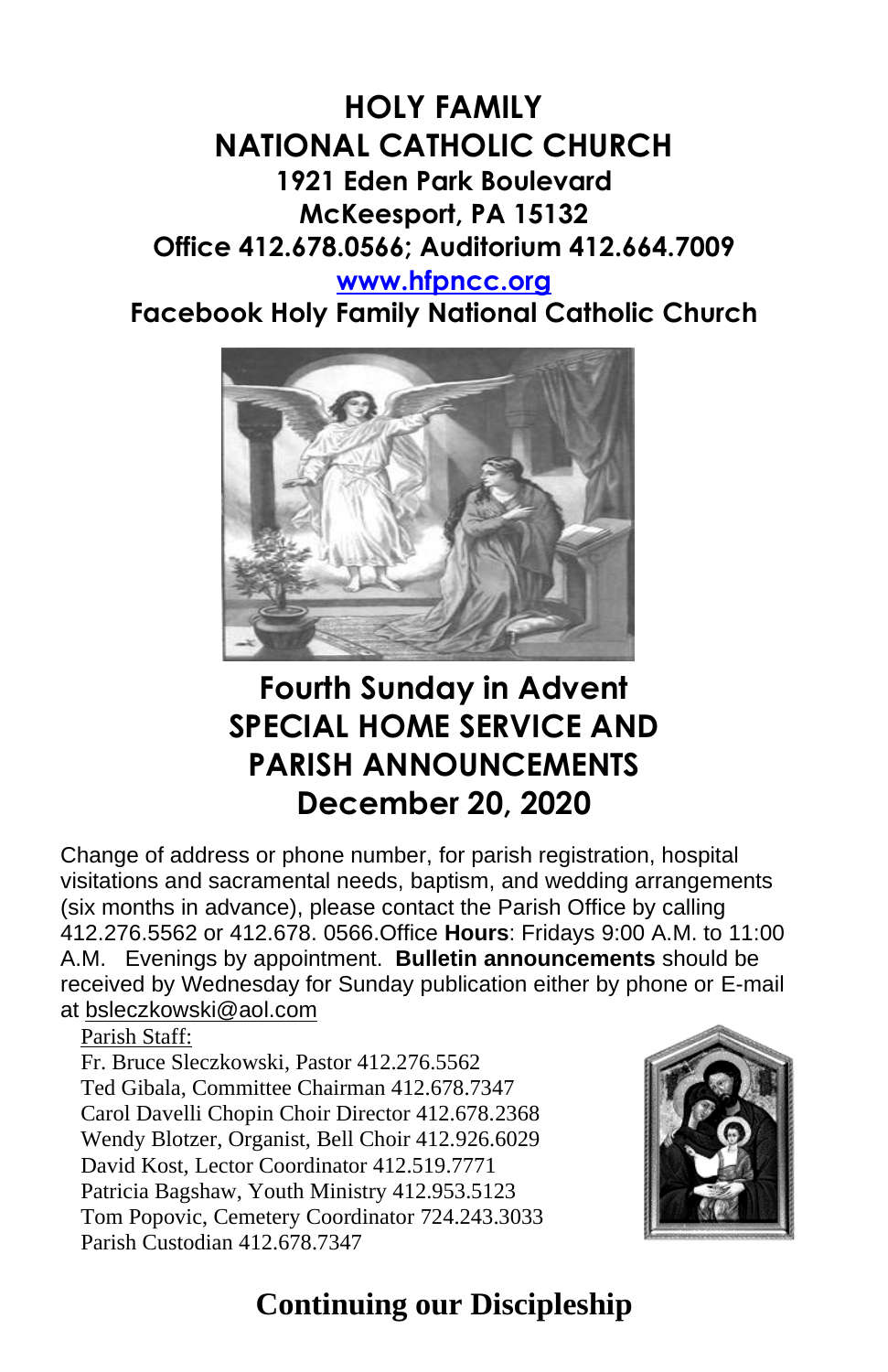### **This Week**

**Sunday, December 20, 2020 Advent 4 Holy Mass 9:00 A.M. +Thomas Muse** Int. Janet & Jacob Ghetian**; +Mary Strychalski** Int. PNU Branch 132.

### **Church Christmas Decorating after Mass**

*Help is needed to set up the Church decorations with social distancing for Christmas Masses.*

| Thursday, December 24, 2020<br><b>Holy Mass</b> | <b>Pasterka/Shepherds Mass</b><br>10:00 P.M. |
|-------------------------------------------------|----------------------------------------------|
|                                                 |                                              |
| <b>Holy Mass</b>                                | 10:00 P.M.                                   |
| Sunday, December 27, 2020                       | <b>Mass of the Humble Shepherds</b>          |
| <b>Holy Mass</b>                                | 9:00 A.M.                                    |

Holy Family extends its love and condolences to Janet & Bob Yonek upon the recent death of mother, Helen Balawajder. Eternal rest grant to her Lord and let the perpetual light shine upon her. May she rest in peace. Amen

### **The PNU New Annuity Program has been extended to March 31, 2021**

2.25% Interest guaranteed for 1-year New money deposits of \$5,000.00-\$24, 999.00No penalty for 1 early withdraw of up to 50% or2.5% interest guaranteed for 2 years New money deposit of \$25,000.003rd year rate will be 2%No penalty for 1 early withdraw of up to 50% (terms and conditions may apply) Contact Branch Secretary Henrietta Kleckner @724.863.6715 or www.pnu org (800) 724.6352 info @pnu.org

#### **Amazon Shoppers**

Holy Family has enrolled in the Amazon Smile program where a monetary percentage from purchases can be donated to our parish. To access the Amazon Smile Link go to the Amazon website <https://smile.amazon.com/ch/81-1800642> or clink onto the link at the bottom of our website or our Facebook page. **Choose Holy Family Parish Pittsburgh PA.** Many of us do online shopping,